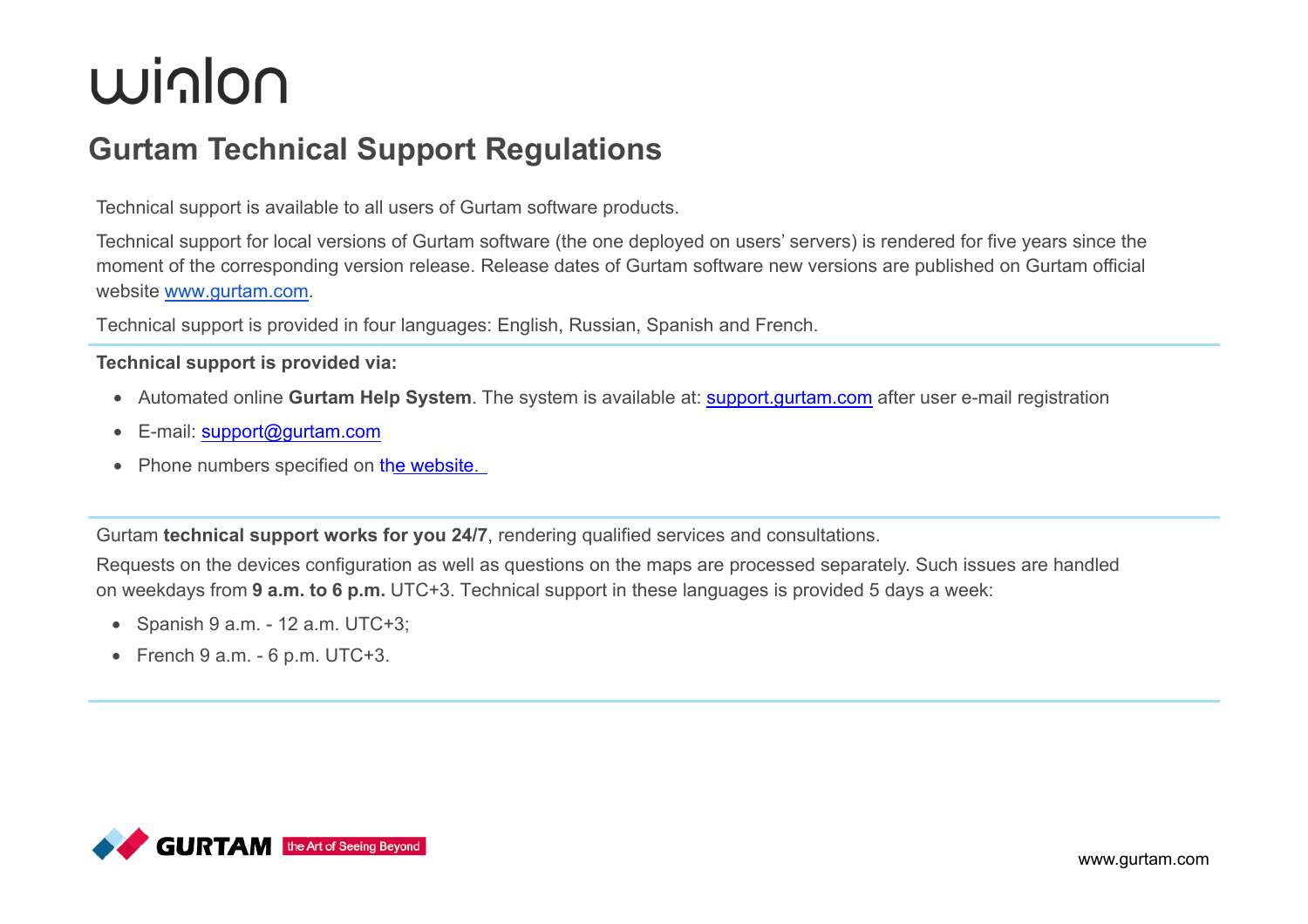## Minlon

When sending a request to Gurtam technical support, a customer (user) should provide the following information:

- Detailed description of the issue;  $\bullet$
- The product that you have an issue with and its version;  $\bullet$
- Particular items relating to the issue (unit, report template, time interval, etc.);  $\bullet$
- Actions that caused the problem;  $\bullet$
- ssh access to the server if you are having an issue with server administration;  $\bullet$
- Screenshots, graphic explanations, and log files is a plus.  $\bullet$

In order to solve the issue in a timely manner, the customer (user) should follow all the recommendations of technical support specialists and provide the necessary additional information.

One ticket/request should contain only one question. If there are several issues, a separate ticket should be created for each of them.

The response time is counted from the customer's last received message.

After resolving the issue, the customer can evaluate the quality of specialist's replies by rating them from 1 to 5 and leaving a comment in GHS (which they can do by clicking on the corresponding link at the end of the supporter's message).

To contact the Head of Technical Support Service, please, write to a.romanovskiy@gurtam.com.

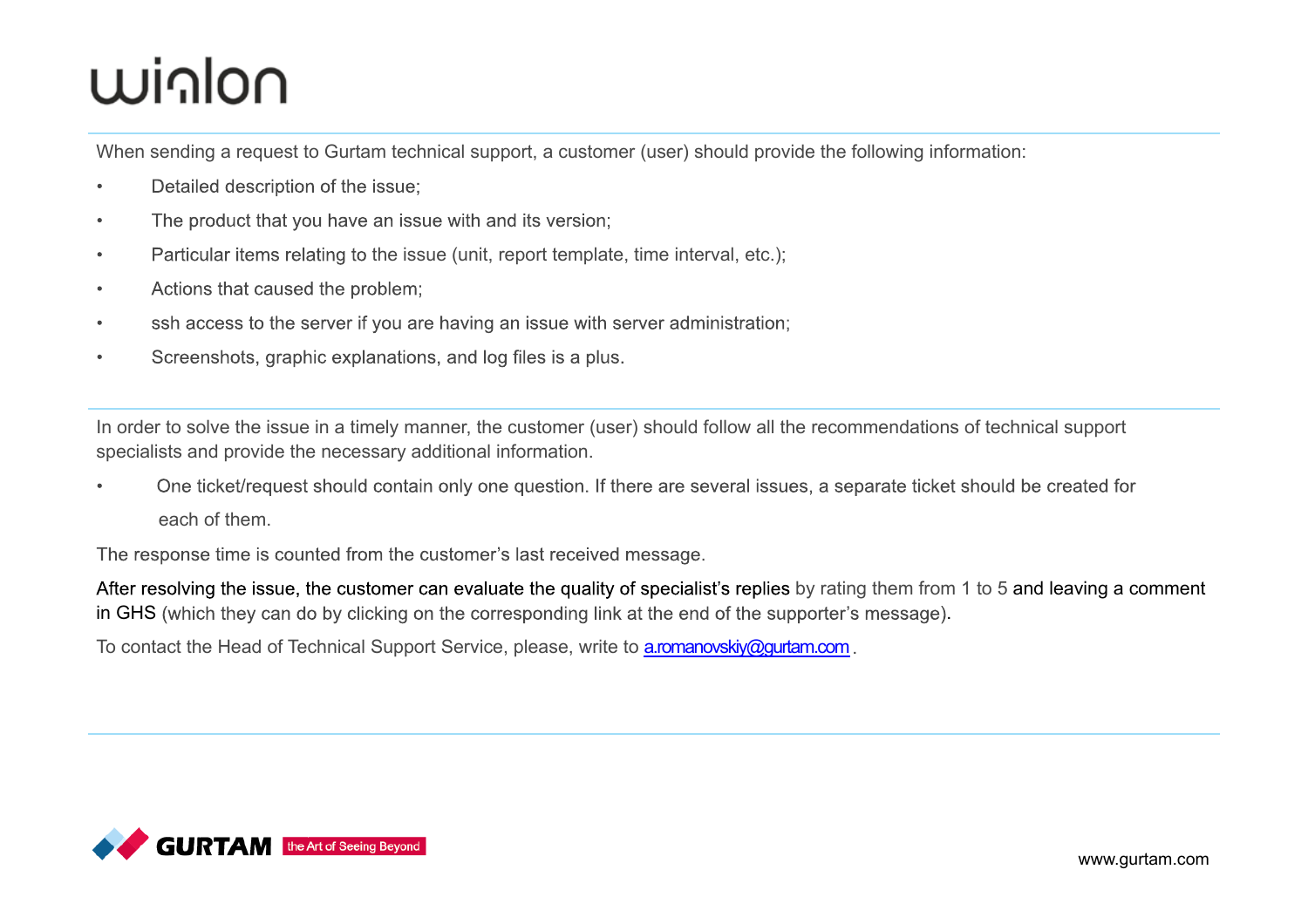# **Winlon**

Gurtam is entitled to unilaterally and though extrajudicial procedure change the present Regulations and its annexes. The users can get acquainted with the new version of the Regulations and its annexes as soon as they are published on the Gurtam official website. The changes are valid as soon as they are posted on the Gurtam website. Gurtam is under no obligation to additionally notify users about the Regulations' and its annexes' changes. Each time using the Gurtam software, the User undertakes to read the Regulations and its annexes current version. The continuing use of the Gurtam software would mean that the User accepts the changes made.

The customer undertakes to ensure the use of electronic correspondence in the GHS by authorized persons only, to ensure the confidentiality of information received from Gurtam. All the messages sent to (received from) the client's e-mail are acknowledged as received from (sent to) the customer. The customer bears all responsibility for losses, other adverse consequences caused by the illegal usage of the specified e-mail address.

While talking to the technical support specialists, the user is committed to adhere to the standard courtesy norms. In case of discourtesy or other rude behavior, Gurtam is entitled to consider the refusal to provide the user with technical support without any making-up.

#### **Services and terms of their rendering**

| Services / terms of rendering                         | <b>Start</b> | <b>Premium</b> | <b>Unlimited</b> |
|-------------------------------------------------------|--------------|----------------|------------------|
| Query response time                                   | 8 hours      | 4 hours        | 4 hours          |
| Issues, concerning Wialon macro<br>and micro elements | Available    | Available      | Available        |